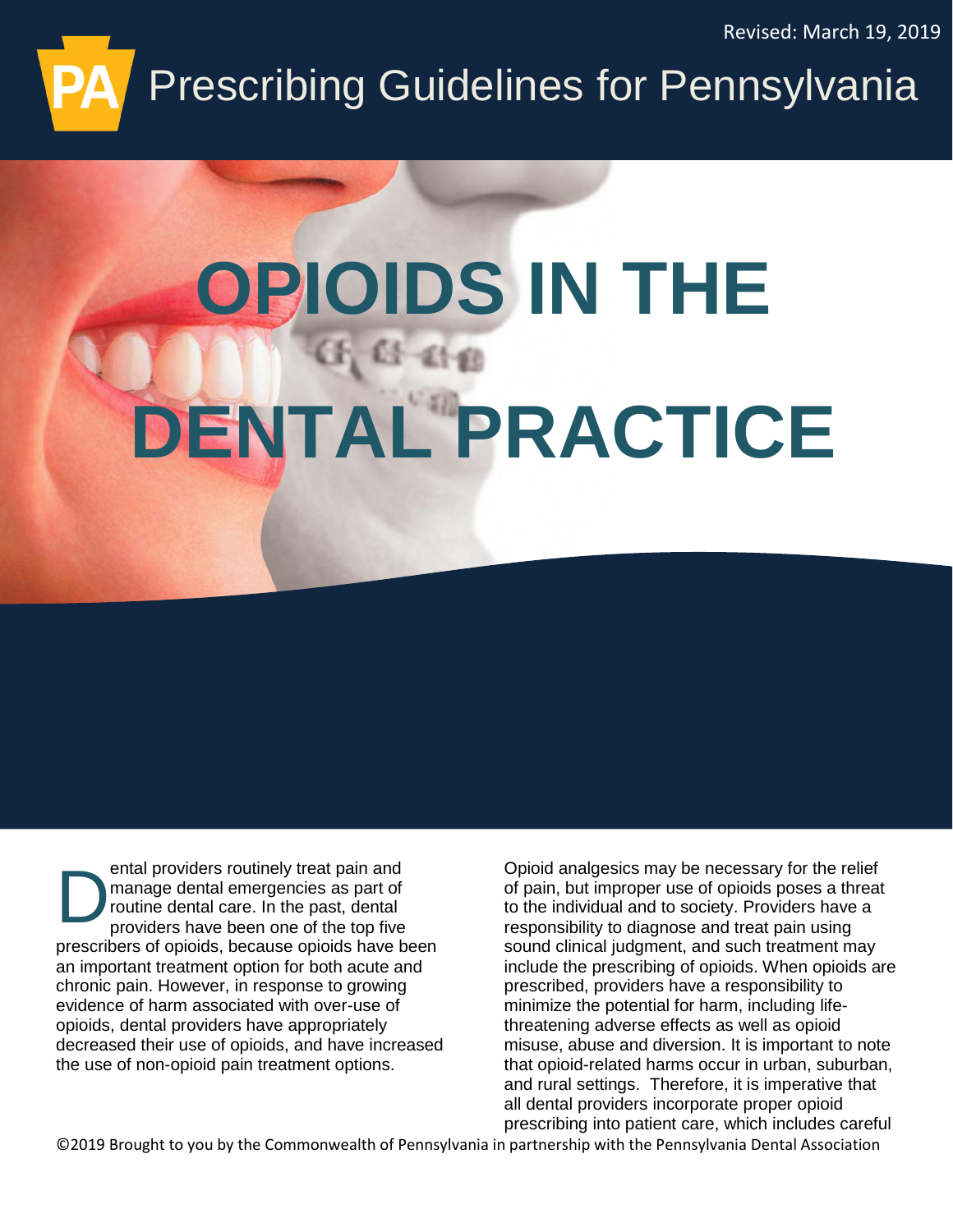

consideration of when opioids should be prescribed, as well as proper prescribing methods.

These guidelines address the use of opioids for the treatment of dental pain. The original guideline on Opioids in Dental Practice was published in 2014. This update reflects changes in best practices that have been developed since the publication of the original guidelines. They are intended to help providers improve patient outcomes and to supplement, but not replace, the individual provider's clinical judgment. It is recommended that providers review other evidence-based guidelines and the Pennsylvania state guidelines on various medical subspecialties and patient populations, pharmacy guidelines, and dental guidelines, which may provide insight into treatment options for these populations.

# **EXCLUSIONS**

These guidelines do not address the management of opioids for cancer pain, the treatment of pain at the end-of-life, or the treatment of pain associated with sickle cell disease. For guidelines related to the treatment of the pain associated with sickle cell disease, readers are referred to the NIH National Heart, Lung, and Blood Institute's Evidence Based Management of Sickle Cell Disease Expert Panel Report.

# **PRACTICE RECOMMENDATIONS**

### **Treatment of Acute, Subacute, and Post-Operative Pain:**

Dental providers should incorporate the following best practices into their care of the patient receiving opioids for the treatment of acute dental pain:

1. Before initiating pain therapy, providers should conduct and document a medical and dental history, including documentation and verification of current medications, and a physical examination. Appropriate diagnostic imaging and testing, if indicated, should be completed before starting therapy. If opioids are to be prescribed, the initial evaluation should include assessment and review of current and past medication

history, current mental health status, and substance use history. Patients with a history of depression, anxiety, and any substance use disorder including tobacco use disorder are at increased risk for developing chronic opioid use when opioids are prescribed even for short periods of time. Likewise, patients with these conditions are at increased risk for aberrant drug-related behaviors when opioids are prescribed for the treatment of chronic noncancer pain. While acute dental pain should be appropriately treated in patients who have these conditions, extreme care should be taken when opioids are used in patients at increased risk of harm.

- 2. Providers should administer non-steroidal anti-inflammatory drugs (NSAIDs), as firstline analgesic therapy, unless contraindicated. NSAIDs have been demonstrated to be very effective for the treatment of dental pain, and indeed are often more effective than opioids. Consideration should be given to initiating NSAID therapy immediately before the procedure, then continuing dosing on a scheduled basis immediately following the procedure.
	- A. Providers may wish to consider the administration of a COX-2 selective NSAID, such as celecoxib, to avoid an increased risk of bleeding.
	- B. Extreme caution should be used in patients taking any other anticoagulant, as the risk for bleeding is significantly increased when NSAIDs are used in combination with other anticoagulants, including aspirin.
	- C. Caution should be used in patients with a history of hepatic or renal impairment, who report a previous adverse reaction NSAIDs.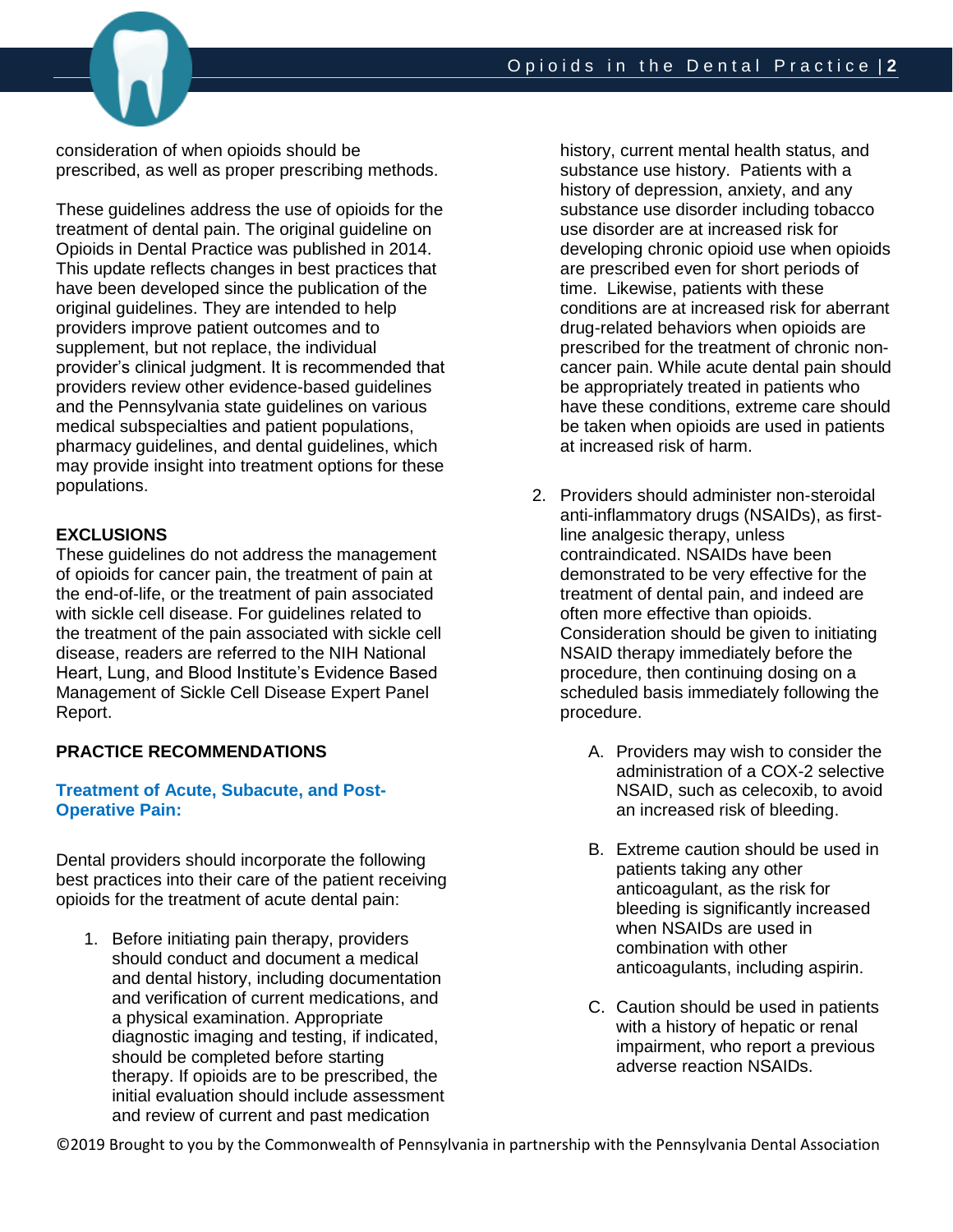

- D. NSAID administration can be on a scheduled basis for a specific period of time. As NSAID-induced adverse effects are related to dose and duration of therapy, it is critical to provide patients with specific instructions on when to discontinue the prescribed medication.
- 3. Acetaminophen has been shown to be synergistic with NSAIDS with analgesic efficacy comparable to low or moderate dose opioids. When providers administer acetaminophen, it should be on a scheduled basis unless contraindicated. The maximum daily dose should not exceed 4,000 mg daily (McNeil, the major manufacturer of Tylenol, recommends limiting dosage to 6 pills per day or 3,000 mg<sup>8</sup>). When prescribing scheduled acetaminophen, opioid products also containing acetaminophen should not be used. Providers should be aware of all medications, including over-the-counter preparations that the patient is taking and advise the patient to not take more than 4,000 mg acetaminophen from all sources.
- 4. Providers should consider the use of local anesthetic techniques, including local infiltration of dental anesthetics and regional nerve blocks, whenever possible, to assist in pain management and reduce the requirement for opioid analgesia. Longacting local anesthetics (e.g., bupivacaine) may delay onset and severity of postoperative pain, reducing or eliminating the need for opioid analgesics.
- 5. A perioperative corticosteroid, such as dexamethasone or Medrol dose pack may limit swelling and decrease postoperative discomfort for surgical or endodontic procedures. However, systemic steroids should not be used in combination with NSAIDs, as the combined use is not likely to improve pain control and increases the risk of life-threatening bleeding including upper

gastrointestinal bleeding, by a factor of five $12$ .

- 6. If an opioid is to be administered, the dose and duration of therapy should be for a short period of time, and for conditions that typically are expected to be associated with more severe pain. The Centers for Disease Control and Prevention guidelines suggest that most patients will not need to take opioids for longer than 72 hours following most surgical procedures<sup>9</sup>.
	- A. Long-acting opioids or extendedrelease preparations are contraindicated for the treatment of acute procedural pain and should not be prescribed.
	- B. Address exacerbations of chronic or recurrent pain conditions with nonopioid analgesics, nonpharmacological therapies and/or referral to specialists for follow-up, as clinically appropriate.
	- C. Providers should be aware of concurrent medications and the potential for drug interactions. Interactions with other medications the patient is taking can either increase or decrease the potency of certain analgesics. The provider should assess the risk for drug-drug interactions before prescribing analgesics.
		- i. Some concurrent medications such as antidepressants can interfere with the metabolism of some prescribed opioids and can increase the risk of adverse events.
		- ii. Opioids should not be administered concurrently with benzodiazepines and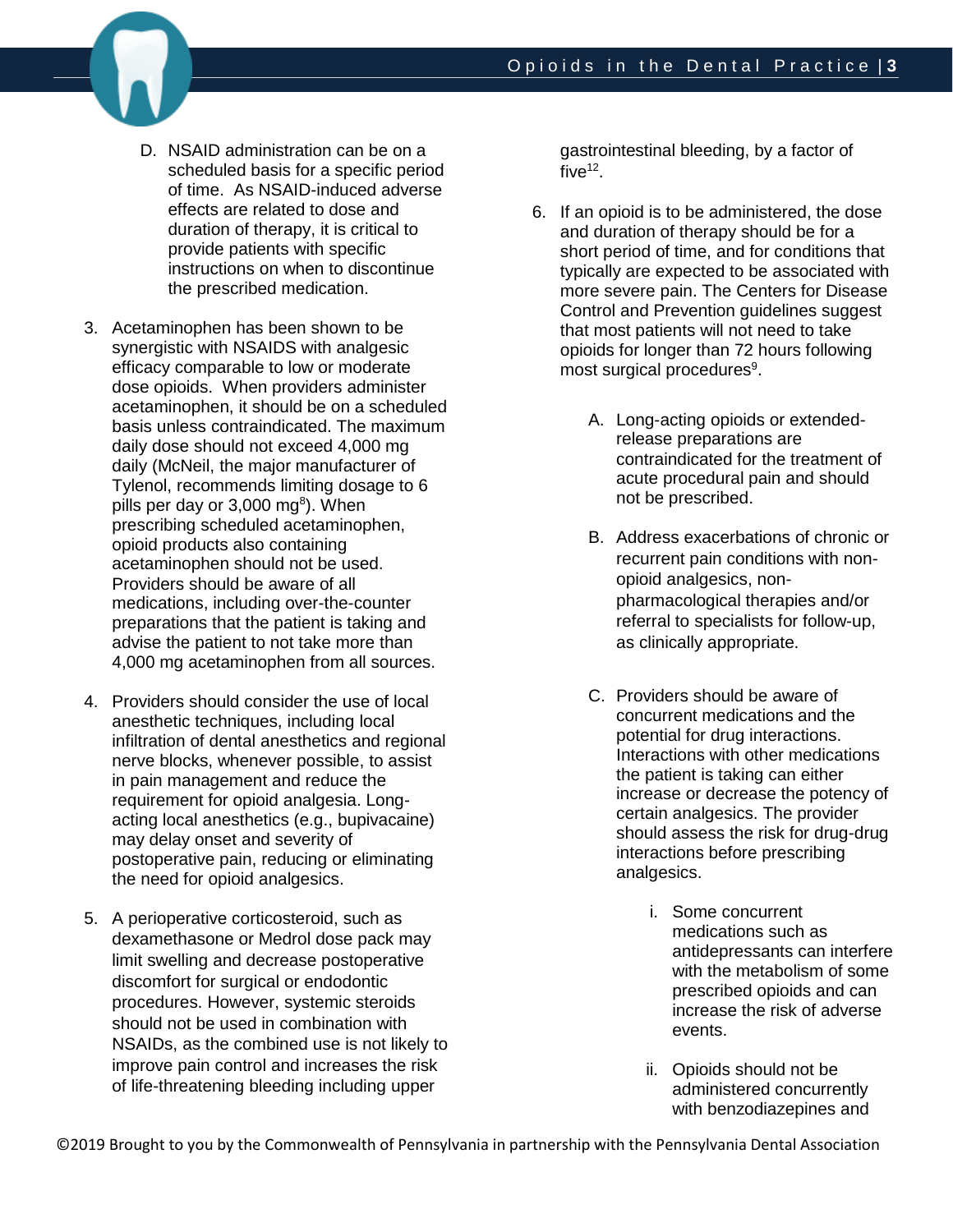

other CNS depressants except in rare cases where the risk of harm is outweighed by the benefits of administering both medications. Concurrent use is associated with a significant increased risk of serious adverse events, including death. When used in combination, justification for this use should be clearly documented.

- iii. Prescription of acetaminophen with codeine to treat pain in children younger than 12 is contraindicated.
- D. Care should be used when prescribing opioid combination product medications (such as hydrocodone and acetaminophen or oxycodone and acetaminophen), to ensure that the total dose of acetaminophen does not exceed 4,000 mg a day for adults.
- E. Care should be used when administering opioids to individuals with significant pulmonary illness, including obstructive sleep apnea, as these patients are at increased risk for opioid-induced adverse events.
- F. Pennsylvania state law requires providers to obtain and review a report from the Prescription Drug Monitoring Program (PDMP) before prescribing all controlled substances. Care should be taken to obtain PDMP data from all relevant states, which usually can be accomplished through the Pennsylvania PDMP program<sup>10</sup>.
- G. Before issuing any opioid to a minor, a prescriber should do the following<sup> $11$ </sup>:
	- i. Assess whether the minor has or is currently taking prescription drugs for treatment of a substance use disorder.
	- ii. Discuss with the minor and the minor's parent/guardian, or authorized adult, all the following:
		- a. The risks of addiction and overdose associated with the controlled substance containing an opioid.
		- b. The increased risk of addiction to controlled substances to individuals suffering from mental or substance use disorders.
		- c. The dangers of taking a controlled substance containing an opioid with benzodiazepines, alcohol or other central nervous system depressants.
		- d. Any other information specifically related to the use of controlled substances containing an opioid that is required by product labeling and/or Federal law.

iii. The prescriber must obtain written consent from the minor's parent, guardian, or authorized adult (an adult who has a valid health care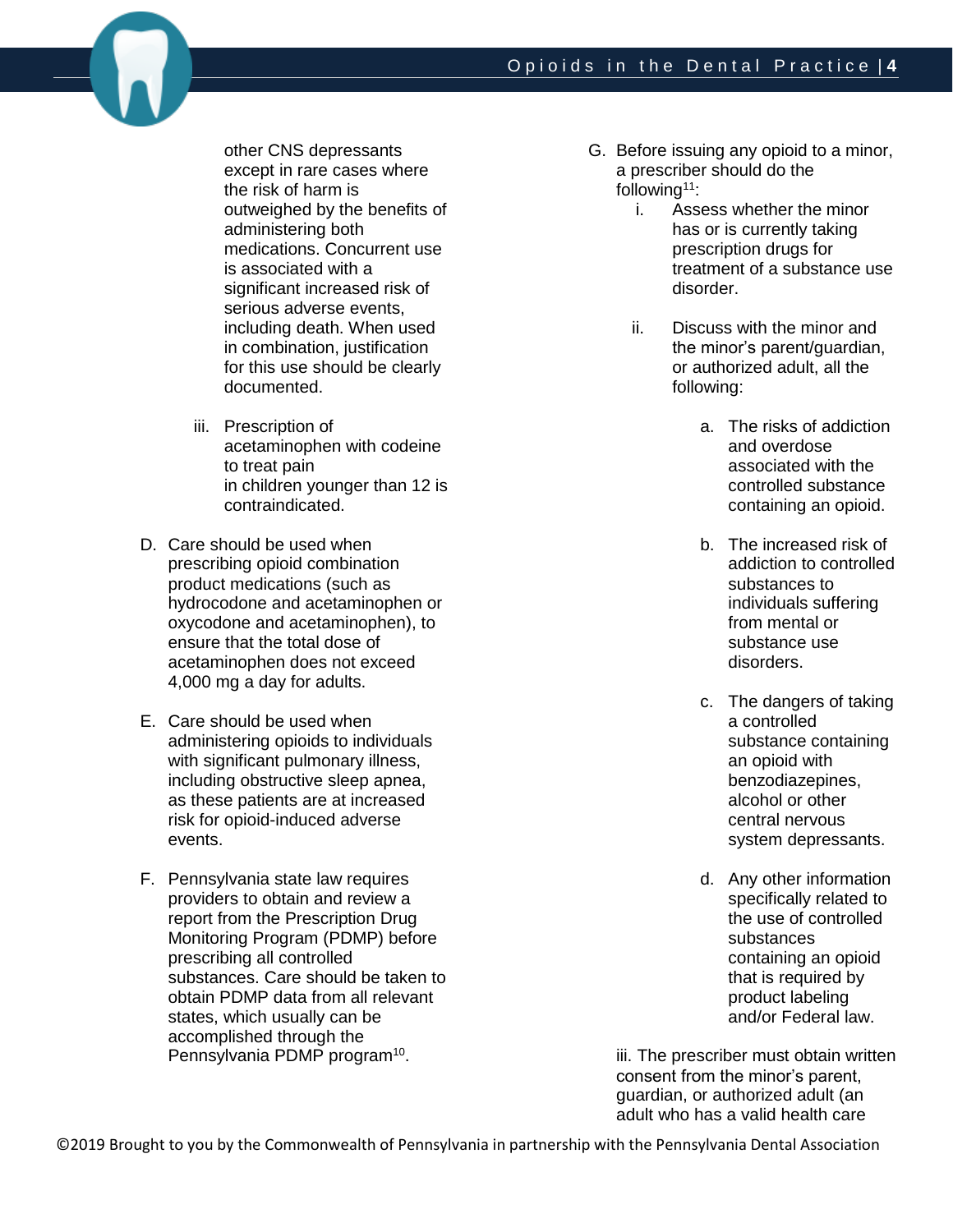

proxy to consent to the minor's medical treatment) for the prescriber's records.

- H. When prescribing to a minor, providers may not prescribe more than a 7-day supply upon obtaining written consent from a parent or guardian.
- I. When deviating from these prescribing recommendations - or those required by state laws or institutions - the provider should document the justification for doing so.
- 7. Extreme caution should be exercised when responding to requests for opioid analgesics, especially from patients who are new to the practice or who have not been recently seen and evaluated. In general, it is not proper to prescribe opioids absent a face-to-face patient evaluation.
- 8. Providers should provide patients with instructions on safe disposal of unused medications, including opioids, to ensure these medications are not available for possible diversion or misuse.

### **Treatment of Chronic Pain:**

- 1. Before initiating chronic opioid therapy, providers should conduct and document a comprehensive patient history that includes a detailed review of the patient's pain experience.
- 2. Unless the provider has training and experience in the use of opioids for the treatment of non-cancer pain or chronic facial pain, long acting or extended-release opioids should not be prescribed.
	- A. Patients reporting unexpectedly prolonged pain, especially those patients who do not have clear evidence of ongoing pathology,

should not be prescribed opioids. The provider should consider patient referral to appropriate dental or chronic pain specialists in patients who request continuation of opioids beyond the normal, expected recovery period.

- B. Patients with symptoms of substance use disorder, including opioid use disorder, should have a facilitated referral for addiction specialty evaluation and treatment. These patients should not be discharged from the practice without proper referral. A provider can refer the patient to their insurance carrier or local county drug and alcohol program if the patient is uninsured or underinsured. Contact information for making a referral to the local county drug and alcohol program can be found [here.](https://apps.ddap.pa.gov/gethelpnow/CountyServices.aspx)
- 9. Chronic opioid therapy should be provided by a health care provider, who has the clinical expertise to provide appropriate monitoring. Consideration should be given for referral to a specialist as indicated by the patient's clinical needs, who may assist the prescribing physician in proper administration of opioids.
- 10. Providers should be aware of and understand current federal and state laws, regulatory guidelines, and policy statements that govern the prescribing of controlled substances.